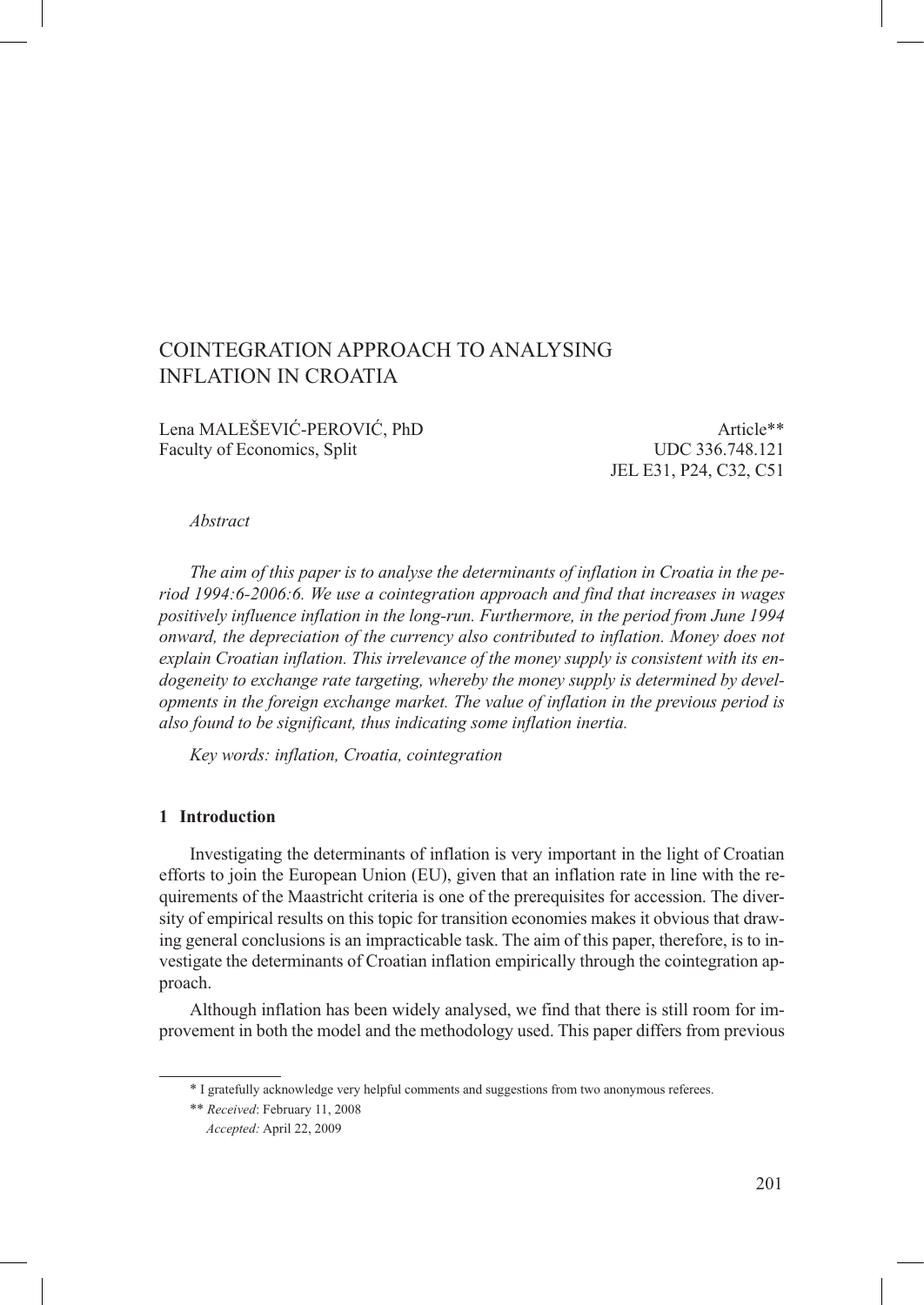ones on the topic in the following respects: it specifies the theoretical model on which the empirical analysis of inflation determinants is based, which is usually not the case in empirical investigations, where theory is often relied upon rather loosely; vector autoregressions (VARs) are frequently used as the main empirical tool, whereas we show that if cointegrating relationships between the variables exist, the models that use VAR are, in essence, misspecified; in addition, we use the cointegration approach, which has not often been applied to Croatian inflation data. Finally, we take into account some of the specificities of the analysed period and country in our empirical investigation, thus broadening the model, in order to model the Croatian inflationary process better.

The paper is organised as follows. Section 2 reviews the literature on inflation determinants in transition economies; Section 3 presents a theoretical model of inflation determinants; Section 4 explains the choice of the variables in our model, and explains and addresses the problems that arise with the use of certain variables; Section 5 analyses the long-run relationship between inflation, exchange rate, wages, productivity and money growth via a cointegration approach, while Section 6 concludes.

# **2 Literature review**

The empirical literature on inflation determinants is substantial; a large number of studies can be found for advanced as well as for transition economies (see, for example, Pujol and Griffiths, 1998; Domac and Elbirt, 1998; Haderi et al., 1999; Nikolić, 2000; Festic, 2000; Ross, 2000; Golinelli and Orsi, 2001; Kim, 2001; Brada and Kutan, 2002; Chionis et al., 2002; Vostroknutova, 2003; Maliszewski, 2003; Masso and Staehr, 2005; Siloverstovs and Bilan, 2005; etc.). However, despite significant policy implications, the determinants of Croatian inflation have received limited attention from economists.

Given the large number of the empirical studies on inflation determinants in other transition countries, this literature review focuses only on those papers that investigate Croatian inflation. There are only a small number of studies on the subject, which we present below.

Payne (2002) analysed the inflationary process in Croatia for the period January 1992 - December 1999. He estimated an augmented vector autoregressive (VAR) model of the log first-differences for the following monthly variables: broad money supply M4; retail price index; nominal net wage per employee; and nominal effective exchange rate index. His results suggest that inflation was positively influenced by wage growth and currency depreciation in the period under investigation. However, lagged values of inflation seem not to affect present inflation.

Botrić and Cota (2006) analyse sources of inflation in Croatia in the period 1998:1- 2006:3. They use two approaches, the structural VAR (SVAR) estimation following Dibooglu and Kutan (2005) and the unrestricted VAR model in which they replicate Payne's (2002) empirical investigation on data from a later period. The results of their estimated SVAR indicate that terms of trade and balance of payment shocks are the most important factors generating inflation. In their unrestricted VAR analysis they find, like Payne, that the exchange rate is an important determinant of inflation. Variance decompositions based on the VAR model, furthermore, indicate that there is some degree of inflation inertia in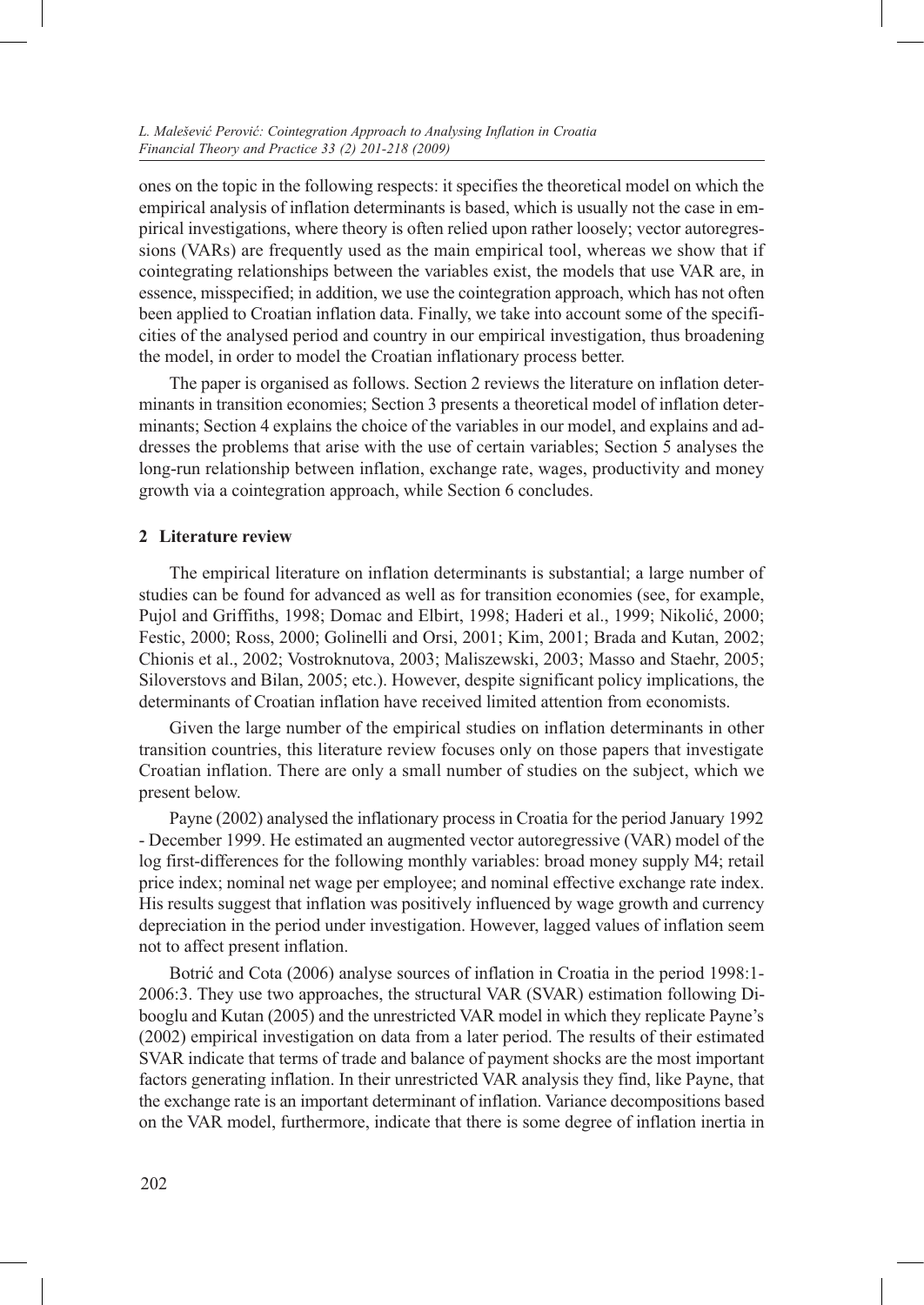the system, which was not, as they note, found by Payne. The impact of wages seems not to be as important in this later sample, as in the earlier one, used by Payne. Money growth is found not to be important in influencing inflation.

The findings of Payne and Botic and Cota seem plausible and in line with findings for other countries in transition. However, the empirical approach (VAR) they employ is, in our opinion, inadequate for this sort of analysis. VAR analysis has been widely adopted for analysing inflationary dynamics, as it does not require any a priori assumptions regarding the exogeneity of variables in the model, and it provides a convenient means to summarise the empirical channels with respect to economic relationships. However, if the series under consideration are cointegrated, the VAR form is not the most suitable model setup, as it omits the error-correction term. This is explained in more detail in section 5.

Vizek and Broz (2007) analyse inflation in Croatia in the period 1995-2006 using the tearstic neuropeak. They find that mode we are also means are the meat cignifical cointegration approach. They find that mark-up and excess money are the most significant variables for explaining the short-run behaviour of inflation. Furthermore, output gap, nominal effective exchange rate, import prices, interest rates and narrow money are also found to be important in their influence on inflation. Surprisingly, nominal effective exchange rate is found to affect inflation negatively, implying that kuna depreciation actuchange rate is found to affect inflation negatively, implying that kuna depreciation actu-<br>ally lowers inflation. The authors hypothesise that this may mean that monetary policy reacts excessively to depreciation pressures thus causing price contractions.  $\overline{C}$  Vizek and Broz (2007) analyse inflation in Croatia in the neriod 1995-2006 using the

# 3 Theoretical model

A commonly used model for analysing inflation determinants is that developed by A commonly used model for analysing inflation determinants is that developed by<br>Bruno (1993). One of its appealing features is that it incorporates both demand-pull and cost-push ingredients. The model starts from the balance between aggregate demand and *P P P P* agregatna ponuda, *Yd* agregatna potražnja, *P* razina cijena, *W* razina nominalnih aggregate supply: gdje je *Ys*

$$
Y^{s}(\frac{W}{P}, \frac{P_{n}^{*}E}{P}) = Y^{d}(\frac{M}{P}, \frac{EP^{*}}{P})
$$
\n(1)

where  $Y^s$  is aggregate supply;  $Y^d$  is aggregate demand; P is the price level; W is the nominal wage level; E is an exchange rate; M is the money supply;  $P_n^*$  is exogenous import<br>method in down  $P_n^*$  is an exchange rate; M is the money supply;  $P_n^*$  is exogenous import price index; *P\** is exogenous export price index (both in foreign currency). The relationship is next log-differentiated in order to observe the relationship between the rates of change of the four nominal variables, under the assumption that the goods market balance change of the four nominal variables, under the assumption that the goods market to always holds. Accordingly the following equation is obtained: varijabli. Dougarijas supply,  $\frac{1}{2}$ 

$$
\pi = a_1 \omega + a_2 \varepsilon + a_3 \mu + v \,, \tag{2}
$$

where  $\pi =$ • *P P*  $\pi$ • where  $\pi = \frac{\dot{P}}{P}$  is rate of inflation<sup>1</sup>;  $\omega = \frac{\dot{W}}{W}$  is wage inflation;  $\varepsilon = \frac{\dot{E}}{E}$  is rate of devalua- $\ddot{\phantom{a}}$ • *W W* • is wage inflation;  $\varepsilon =$ • *E E* • is rate of devalua-

činitelj na strani troškova (engl. *cost-push*) ovisi o udjelu troškova za plaće u ukupnim

inflaciju. Plaće mogu utjecati na inflaciju na dva načina. Prvo, porast plaća iznad porasta

 $(P_{t}P_{t}P_{t})$  or instantaneous time change (dP/dt). <sup>1</sup> A dot represents a discrete ( $P_t$ - $P_{t-1}$ ) or instantaneous time change (dP/dt).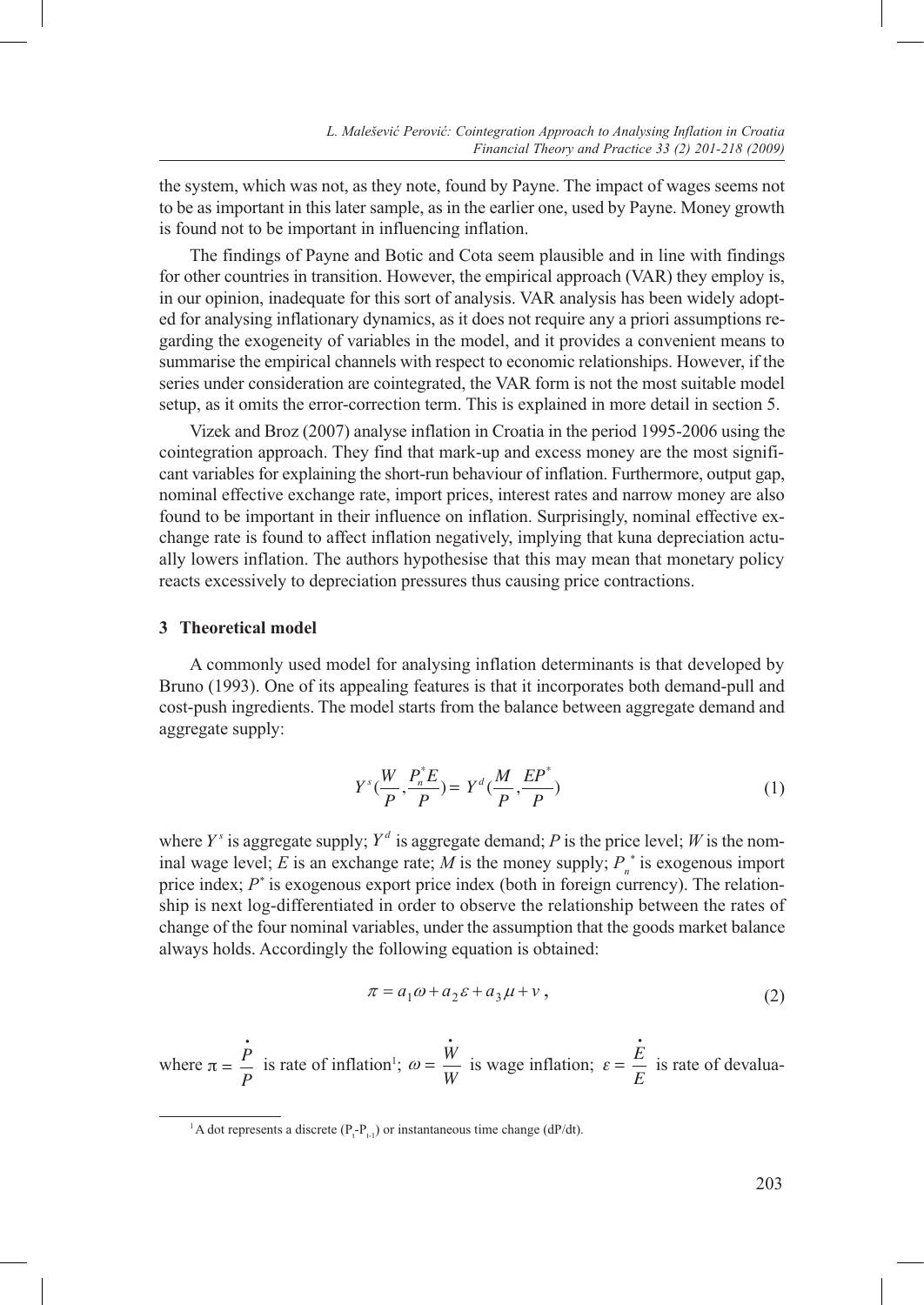tion;  $\mu =$ • *M M* • is rate of monetary expansion; and *v* represents supply and demand shocks.

Let us briefly explain in what way the above variables affect inflation. Wage increases can affect inflation in two ways. First, wage increases in excess of productivity gains can put direct upward pressure on prices. However, whether they act as an important costpush factor depends on their share in the production costs. Secondly, they influence the purchasing power of customers through money expansion, thus affecting the aggregate demand and acting as a demand-pull factor.

As for the exchange rate, Kamin et al. (1998) note that this channel works through both aggregate demand and aggregate supply effects. On the demand side, exchange rate changes can have contradictory effects. The first is the relative price effect whereby domestic currency depreciation positively affects the price competitiveness of the country, increases the demand for domestic goods, which become less expensive relative to foreign goods, and thus increases aggregate demand and inflation. Secondly, changes in the exchange rate may also exert significant balance-sheet effects. Given that domestic residents in transition countries are net debtors to the rest of the world, and given that their debts are usually foreign currency debts, domestic currency depreciation may lead to a worse balance-sheet position, which may give rise to a contraction of domestic demand. Thus the balance-sheet effect works in the opposite direction to the relative price effect. As noted by Kamin et al. (1998), in small open economies with flexible exchange rates, the exchange rate channel is likely to be particularly important because it affects not only aggregate demand, but also aggregate supply. Namely, the depreciation of the domestic currency that results from loose monetary policy raises the domestic prices of imported goods, thus contributing to inflation directly<sup>2</sup>. In addition, the higher prices of imported inputs contract aggregate supply, reducing output and increasing inflation.

Finally, increases in money supply generally lead to increases in aggregate demand and prices. There are several transmission mechanisms through which changes in money supply affect aggregate demand. The interest rate channel explains this influence through negative effect of money growth on interest rates. A decline in interest rates positively affects consumer and investment spending, aggregate demand and output. Interest rate changes also negatively affect the value of asset prices, mainly those of bonds, equities and real estate (asset prices channel) thus affecting investment and consumption, and, consequently, aggregate demand. Finally, money growth and the resultant decline in interest rates improve the balance sheets of borrowers, and lead to more credits and investment (credit channel), which increases economic activity and inflationary pressures. Most studies, however, suggest that it is the exchange rate channel that is the strongest in transition economies (see Besimi et al. (2006)).

The theoretical model developed by Bruno (1993) prescribes the main selection of variables, but the empirical specification still requires difficult choices with respect to other (specific) variables, lag lengths, etc. The precise form in which different factors affect inflation is generally not specified by theory, and this applies especially to countries

<sup>&</sup>lt;sup>2</sup> Under the assumption that the substitution between domestic and foreign goods is limited.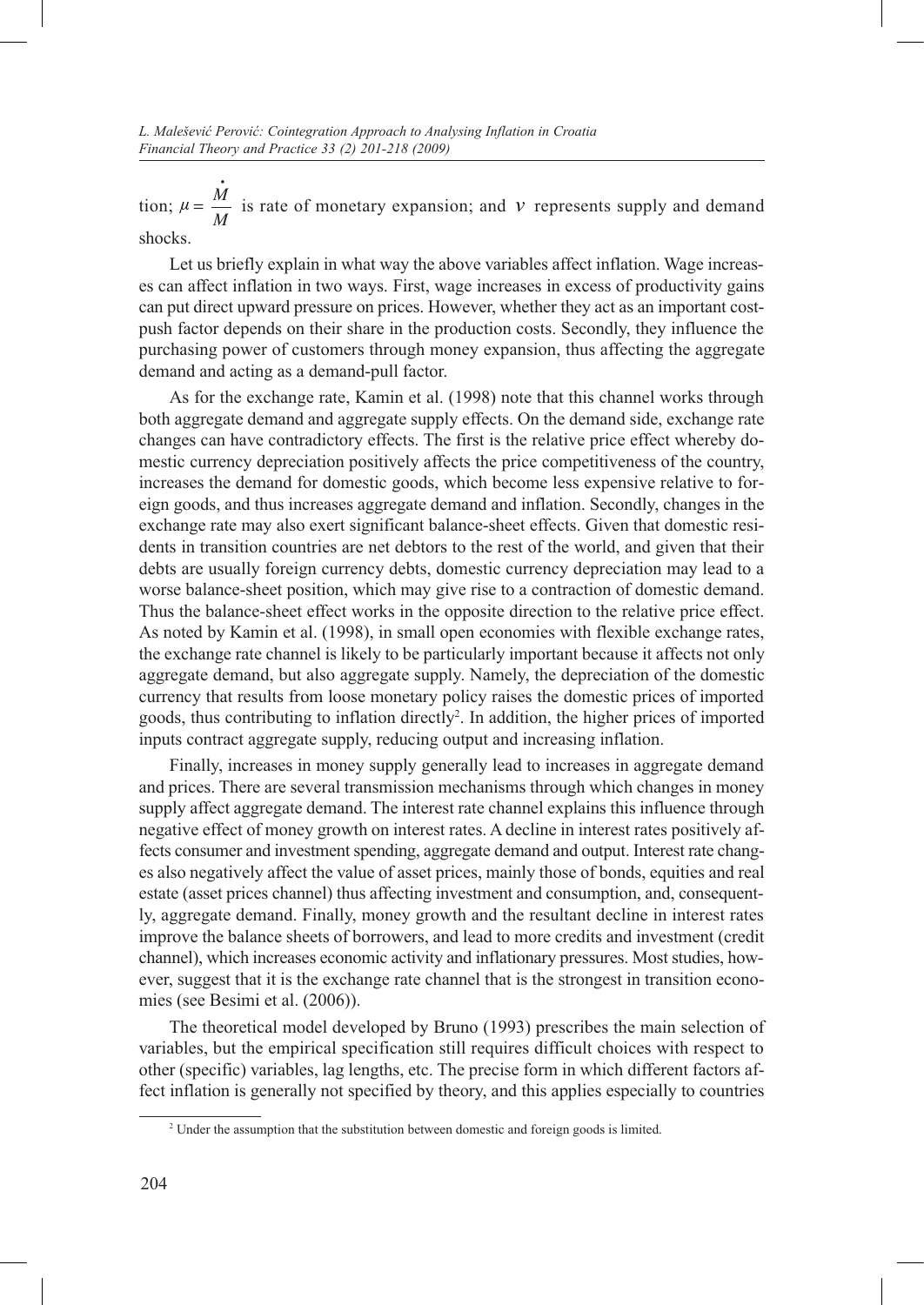in transition. In our opinion, therefore, in order to model inflationary process in transition better, the main model should additionally include variables that reflect the specificities of the period and the countries under investigation. In the following sub-sections we will first explain the choice of each variable in our model, as well as difficulties connected to certain variables, and then turn to the estimation of the model.

# **4 Data and variables description**

# *4.1 Core variables*

Inflation is our main variable of interest. We use the consumer price index (CPI) published by the Croatian National Bank (CNB). It should also be emphasised that inflation in Croatia was measured by the retail price index (RPI) until 1998 and by the CPI afterwards. We account for possible disparities that might occur through the inclusion of a *dummy* variable, as explained later. This variable is in further text labelled *cpi* and its logarithm *lcpi*.

As for the monetary aggregates, the CNB regularly publishes data on M1 and M4. Different studies use different monetary aggregates in order to assess their impact on inflation. Domac and Elbirt (1998) find, for example, that, in Albania, high liquid money (M1) is better at predicting the CPI than the broader definitions (M2 and M3). They explain this by the possibility that in Albania the function of money as a medium of exchange is more relevant than its function as a store of value. The same could be said for Croatia, for the level of euroisation is very high in Croatia. As argued by Billmeier and Bonato (2004), residents in Croatia maintain large proportions of their savings in foreign currency. Kraft (2003) also observes that Croats prefer foreign exchange as a store of value. Indeed, Croatia is found to display one of the highest degrees of asset substitution (holding of foreign rather than domestic money as a store of value) among transition countries (Feige, 2003). As noted by Kraft (2003), there is anecdotal evidence that foreign exchange is in use as transactions money as well, but mainly in an unofficial way since it is impossible to make payments in a store or via a bank account in foreign exchange. For these reasons we hypothesise that domestic money (kuna) serves more as a medium of exchange, while foreign currency is used as a store of value. Therefore, we decide to use the M1 monetary aggregate in our further analysis. However, as a robustness check, we will also test M4 instead of M1 (see below). This variable is in further text labelled *m1* and its logarithm *lm1.*

As mentioned previously, wages influence inflation through two channels. The first is on the supply side, through increased production costs, while the second is on the demand side, through increased demand for final goods. However, the former is true only if nominal wage increases are in excess of productivity increases. It would be desirable, therefore, to use unit labour costs (ULC) as a determinant of inflation, rather than nominal wages. ULC are given by the ratio of nominal wages per period to labour productivity. However, given that a labour productivity series is not available for Croatia, we calculate a proxy for this series by dividing industrial production with the number of persons employed in the industry. We do not attempt to calculate ULC, but we rather put both var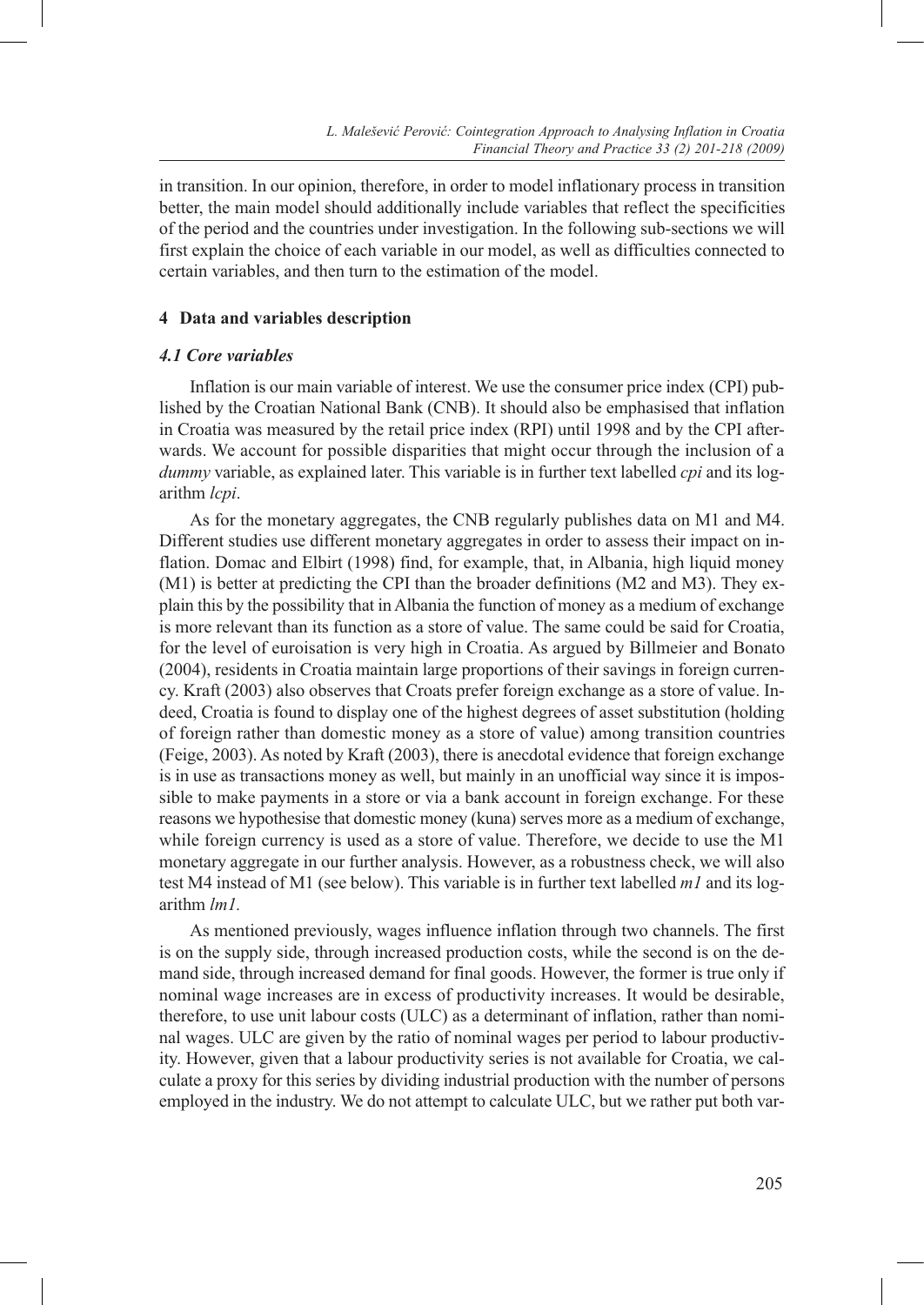iables (nominal wages and productivity) in our model. The reason for this is that both wages and productivity (and their logs) are likely to be I(1) variables. However, their ratio



*Figure 1 depicts the above mentioned core variables and their dynamics*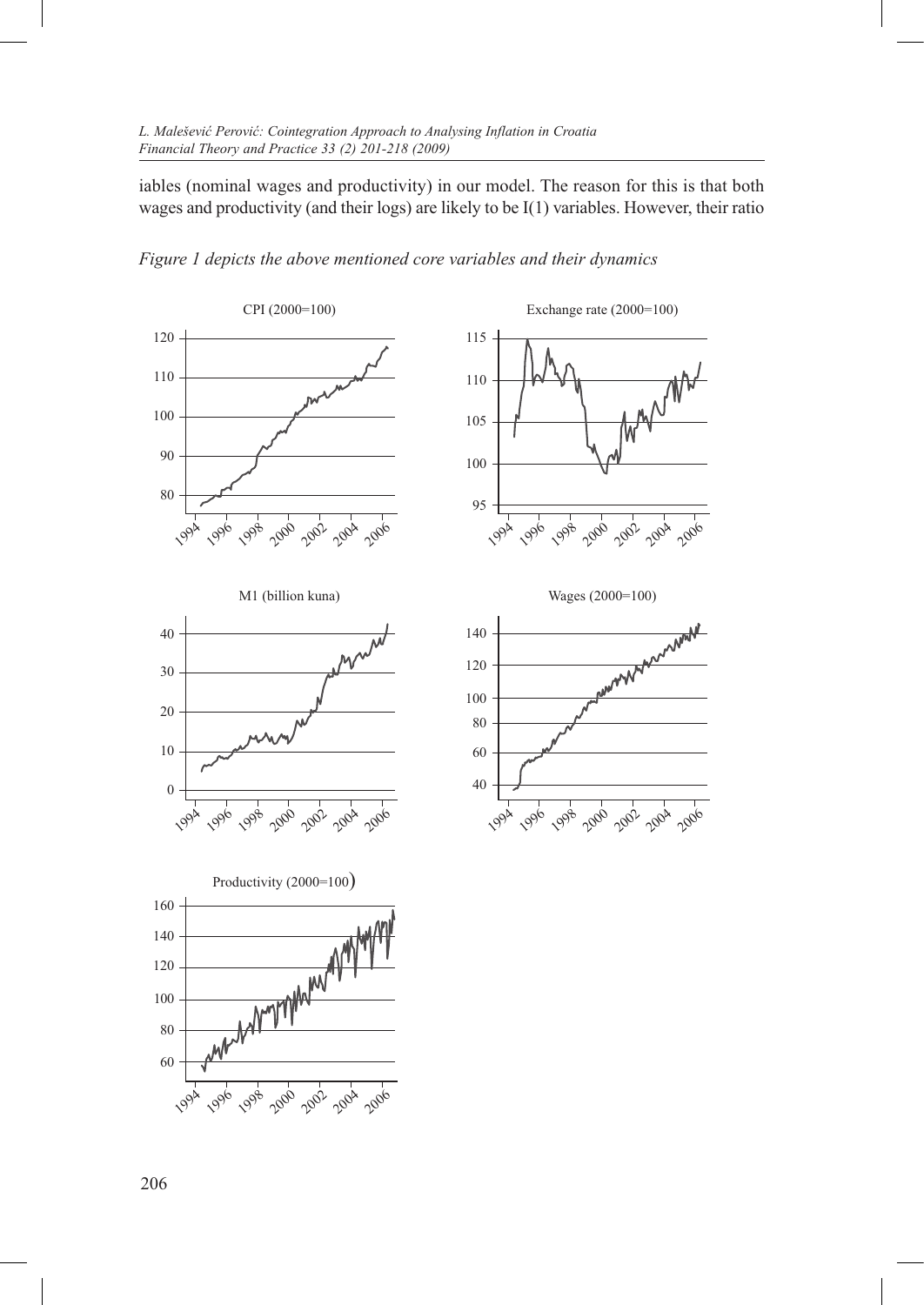*L. Malešević Perović: Cointegration Approach to Analysing Inflation in Croatia Financial Theory and Practice 33 (2) 201-218 (2009)*

(ULC) is likely to be stationary. Moreover, in each case, their growth rates are likely to be I(0). Cointegration analysis models relationships between I(1) variables; therefore, it makes sense to include the two variables separately. In addition, productivity may, through the Balassa-Samuelson effect, be a direct determinant of inflation. Namely, an increase in productivity in the tradables sector would lead to an increase in the domestic relative price of non-tradables, resulting in an increase in the price index. It should be noted, though, that Funda et al. (2007) find the influence of Balassa-Samuelson effect on inflation in Croatia not to have been statistically significant in the period 1998 to 2006. The data on average monthly nominal net wages we will be using is from the IMF's IFS online database. Wages are in further text labelled *w* and its logarithm *lw.* It is expressed as an index number with a base in 2000. The data on monthly industrial employment and production is taken from the Croatian Bureau of Statistics, and is also expressed as an index number with a base in 2000. Productivity is in further text labelled *prod* and its logarithm *lprod.*

In order to capture the 'pass-through' from exchange rate movements to the price index it is necessary to determine the exchange rate that matters the most for Croatia's CPI. Therefore, we need to use a weighted-average measure of the relevant exchange rate, i.e. an effective exchange rate. This is because the kuna might depreciate against one currency, but appreciate against some other. The effective exchange rate would summarise the effects of the combined influence of bilateral exchange rate movements and explain better their consequences for the Croatian economy. We use the nominal effective exchange rate (NEER) from the IFS database, expressed as an index with a base in 2000. The NEER is defined by the IFS in such a manner that an increase in the index reflects an appreciation (i.e. an indirect quote is used). This variable is in further text labelled *er* and its logarithm *ler.*

The variables described so far are the core variables prescribed by the theoretical model. However, it is important additionally to take into account some of the specific features of transition economies. Therefore, additional variables will be used.

#### *4.2 Administered and agricultural price/supply shock dummies*

In addition to above-explained core variables in our model we include the following dummy variables:

- *D1* reflects an increase in prices of agricultural products and a large increase in prices of telecommunication services that took place in May 1998. It has the value 1 in May 1998, and zero otherwise;
- *D2* reflects an increase in prices of agricultural products and a high increase in prices of telecommunication services that took place in May 1999. It has the value 1 in May 1999, and zero otherwise;
- *D3* takes account of an increase in prices of oil products. It has the value 1 in August 1998, and zero otherwise;
- *D4* accounts for an increase in prices of telecommunication services. It has the value 1 in August 2001, and zero otherwise;
- *D5* represents an increase in prices of food and prices of oil derivatives. It has the value 1 in February 2005, and zero otherwise.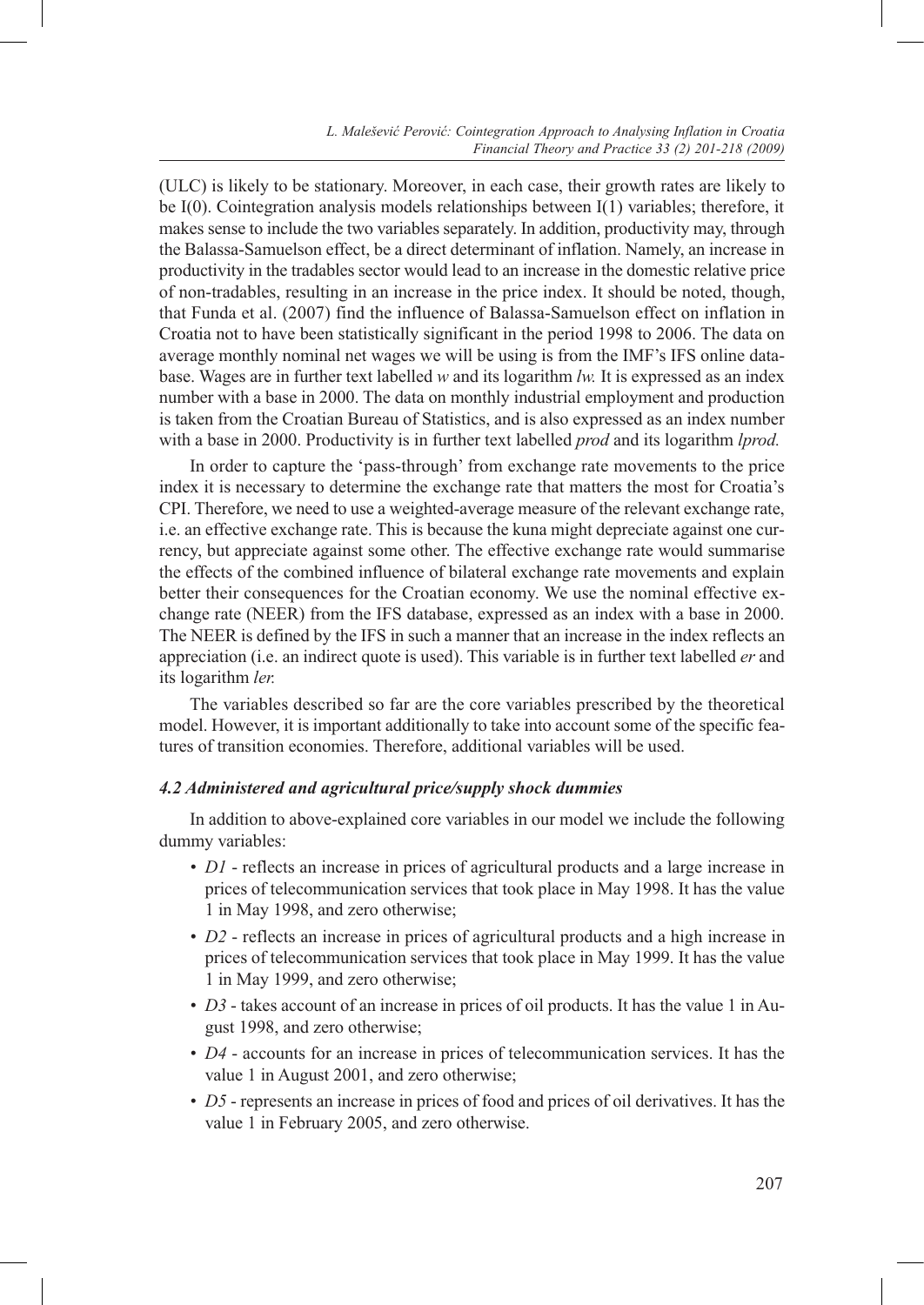• Value added tax (VAT) dummy (*D\_VAT*) - that takes the value of 1 in January 1998 (and 0 otherwise) and represents the introduction of VAT3 .

As Mohanty and Klau (2001) point out, a large part of the movement in inflation seems to come from two major components of the price index, namely, food and oil prices. Oil prices affect inflation in countries in transition more than in industrial countries because of a more energy-intensive production structure and more energy-consuming technologies in production, transportation and heating. Therefore, it is important to include this variable as it represents a cost-push shock (Arratibel et al., 2002). Accordingly we additionally include the price of oil as exogenous variable (we label its logarithm *loil*). For this we use world oil price index from IFS (series 00176AADZF). However, petroleum product prices in Croatia were administratively regulated until 2001. Starting from 2001, these prices were determined according to an equation that takes account of crude oil world prices and the kuna/dollar exchange rate. Therefore, only after 2001 did the prices of oil products in Croatia start to reflect the changes in oil prices in the world market. We thus put an activation/deactivation dummy in front of the variable *loil* (this dummy takes the value of 0 in the period before 2001, and value of 1 afterwards), thus creating variable *loil\_shift.*

#### **5 Empirical analysis of inflationary process in Croatia**

VAR analysis has been widely adopted for analysing inflationary dynamics because it is easily applied and requires no a priori assumptions regarding the exogeneity of variables in the model. When data is I(1) VAR is usually estimated in differences. However, estimating  $y_t$  as a VAR in first differences is inappropriate if  $y_t$  has an error-correction representation. Namely, if the series under consideration are cointegrated, we must include error-correction terms to allow these series to catch up with one another. The omission of the expression  $\Pi y_{t}$ , that captures long-run adjustment, leads to standard omitted variable bias (Hess and Schweitzer, 2000). Therefore, the papers that use VAR in the case when cointegration between the variables in the model exists, are, in essence, misspecified. This is the reason we will first test for cointegration between the variables in our model, and later on use it as our main empirical tool. In addition, we want to investigate whether longrun relationships between variables exist and for this reason use cointegration. An important characteristic of this method is its ability to detect long-run relationships.

Our sample starts in June 1994 (we use monthly data), i.e. it is the period after the structural break (Stabilisation Programme in October 1993). June 1994 is chosen for several reasons: inflation in Croatia became more stable from this period onward, the official data on monetary aggregates starts in this month and we wanted to include as many observations as possible. Therefore, we will use the sample 1994:6-2006:6 in our analysis.

It is likely that monthly data would incorporate some sort of seasonal variation (because of the tourist season, Christmas shopping, harvest season etc.). Some authors (see

<sup>&</sup>lt;sup>3</sup> Given that the measure of inflation in Croatia from January 1992 to December 1997 was the RPI and the CPI afterwards, we also want to include a dummy that takes the value of 1 in 1998:1 and 0 otherwise, in order to capture possible effects that arise from the change in inflation measure. However, the definition of this variable is the same as D\_VAT. Therefore we include only D\_VAT, although if this dummy turns out to be significant we will not be able to tell whether it is due to the introduction of VAT or to the change in price index.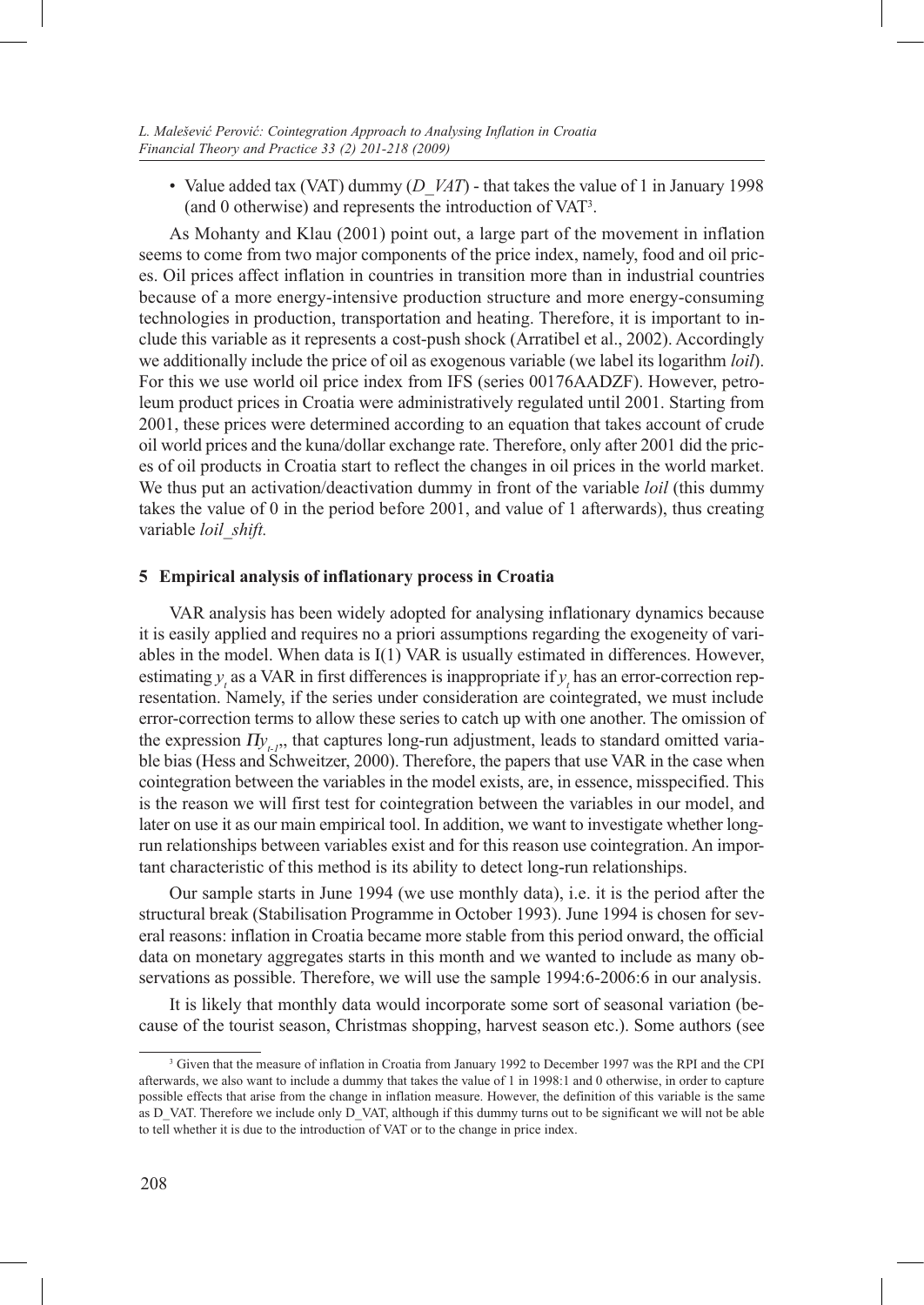for example Masso and Staehr, 2005, Enders, 2003: 196, Lutkepohl et al., 2004) use monthly dummies to account for seasonal effects. However, if we were to use this approach, we would have to introduce an additional 11 (out of 12, the  $12<sup>th</sup>$  being the reference dummy) centred dummies in our regression, which would decrease the number of degrees of freedom. Since our sample is of relatively moderate size this is not the best option, as it means we would lose one whole year of observations. Therefore, we seasonally adjust the data<sup>4</sup>.

|                | <b>Variable</b> | <b>Ng-Perron</b> | <b>SC</b>      | <b>MAIC</b> |
|----------------|-----------------|------------------|----------------|-------------|
| Cpi            | No. of lags     | 12               | 12             | 12          |
|                | test statistics | 1.982            | 1.982          | 1.982       |
| Lepi           | No. of lags     | 12               | 12             | 12          |
|                | test statistics | 1.421            | 1.421          | 1.421       |
| W              | No. of lags     | 12               | $\overline{2}$ | 12          |
|                | test statistics | 0.673            | 0.927          | 0.673       |
| Lw             | No. of lags     | 12               | 3              | 7           |
|                | test statistics | 0.622            | 0.288          | 0.233       |
| M <sub>1</sub> | No. of lags     | 12               | 1              | 6           |
|                | test statistics | 1.661            | 0.674          | 0.972       |
| Lm1            | No. of lags     | 12               |                |             |
|                | test statistics | $2.552*$         | 1.276          | 1.276       |
| Er             | No. of lags     | 7                | 1              | 7           |
|                | test statistics | 1.586            | 2.041          | 1.586       |
| Ler            | No. of lags     | 12               | 1              | 1           |
|                | test statistics | 2.189            | 2.028          | 2.028       |
| Prod           | No. of lags     | 11               | $\overline{2}$ | 11          |
|                | test statistics | 1.506            | $3.866***$     | 1.506       |
| Lprod          | No. of lags     | 8                | $\overline{2}$ | 9           |
|                | test statistics | 0.382            | 1.514          | 0.549       |

*Table 1 DF-GLS unit root tests for the levels of the variables* 

*\*\*\*, \*\* and \* stand for the 1, 5 and 10 percent levels of significance, respectively Source: Author's calculations* 

We start by testing for unit roots. For this we use the Dickey-Fuller Generalised Least Squares (DF-GLS) procedure (implemented in Stata 9). The DF-GLS performs the modified Dickey-Fuller *t*-test proposed by Elliot et al. (1996). This test has significantly higher power than the previous versions of the augmented Dickey-Fuller test (StataCorp, 2004). The DF-GLS procedure optimises the power of the ADF test by generalised least squares detrending (Harris and Sollis, 2003: 57-58; StataCorp, 2004: 66). The conclusions from

<sup>4</sup> There are, however, downsizes of seasonal adjustment. As noted by Lutkepohl et al. (2004: 151), seasonal adjustment is an operation applied to univariate series individually and it may distort the relation between variables in a multivariate setting. Harris and Sollis (2003: 63) note that "the filters used to adjust for seasonal patterns often distort the underlying properties of the data".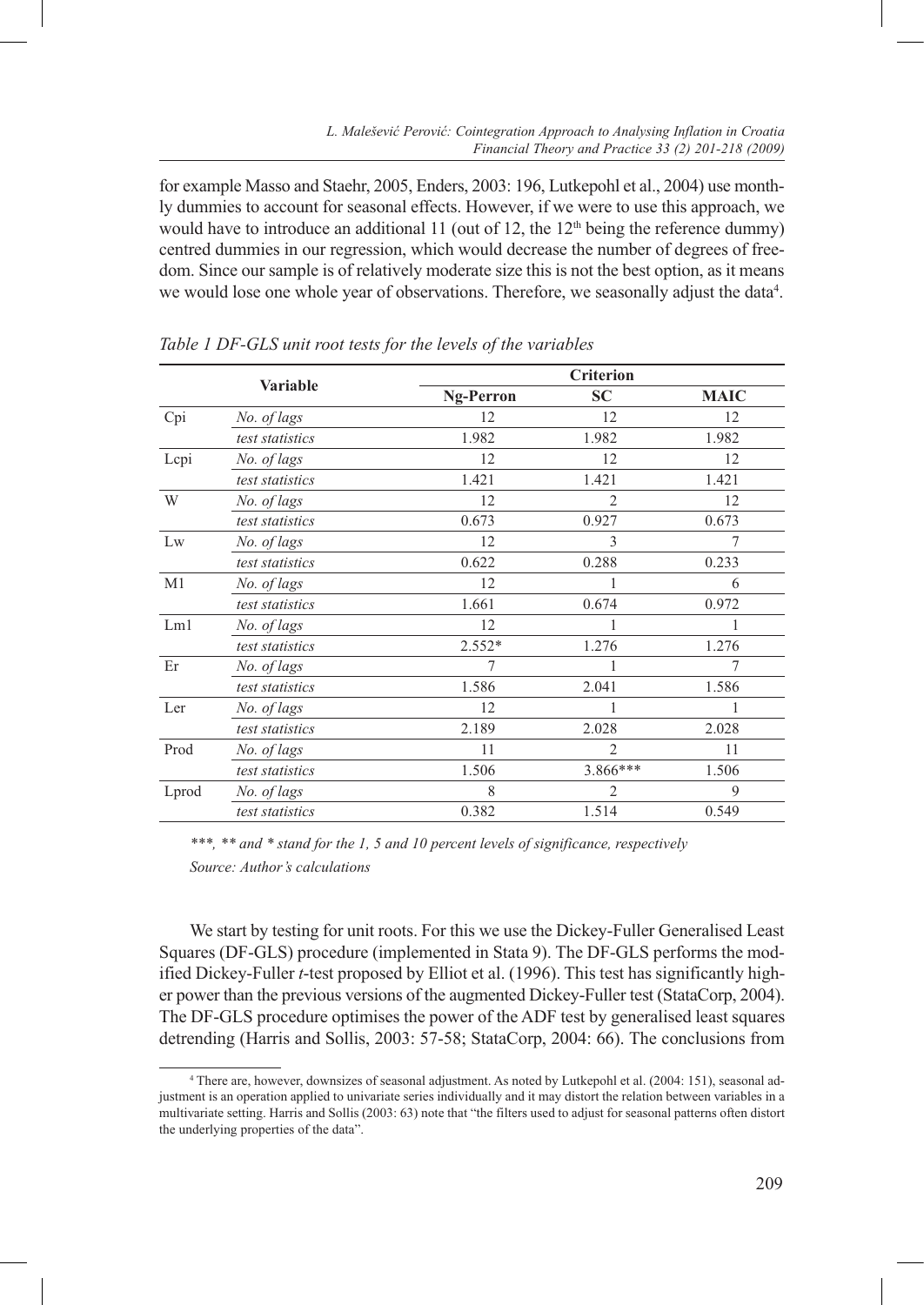the Dickey-Fuller test, even though similar, are not as strong as those from DF-GLS. The DF-GLS reports the results of three different criteria for choosing the lag length, namely, Ng-Perron, Schwartz Criterion (SC) and Modified Akaike Information Criterion (MAIC). Sometimes these results differ and in those cases we should use our own judgement to facilitate conclusions about the stationarity of the variable in question. We test the level and the logarithm of each variable, include a trend and use seasonally adjusted data. The results are given in Table 1.

The DF-GLS results indicate that we cannot reject the null of a unit root for most of the variables. The exceptions are the logarithm of money supply, where we can reject the null according to Ng-Perron criterion at ten percent, and the level of productivity, where we can reject the null according to Schwartz criterion at one percent.

In addition, in order to verify whether the variables in our model are really  $I(1)$  processes, the common next step is to test the first differences of the variables. The results (not reported) indicate that differences seem to be I(0); and hence the variables in levels are I(1). There is not enough evidence to accept two unit roots for either of the variables. The time span at hand is not likely to be long enough to identify two unit roots. In addition, the consequences of over-differencing are as serious as those of under-differencing, and for this reason also we are not inclined towards concluding that there is more than one unit root (Harris and Sollis, 2003: 58; Banerjee et al. 1994: 139 point out the loss of information; more generally, according to Hendry, 1995: 21, economic times series 'are more erratic and less systematic the more times they are differenced'<sup>5</sup>). We proceed using the logarithms of the variables and treating them as being integrated of order one.

| <b>Endogenous</b><br>variables | Deterministic<br>$terms^a$ | Lags | Johansen trace<br>test $(H_0: r=r_0)$ |     |                                   |                         |  | <b>Suggested</b><br>number of |                          |
|--------------------------------|----------------------------|------|---------------------------------------|-----|-----------------------------------|-------------------------|--|-------------------------------|--------------------------|
|                                |                            |      | r <sub>0</sub>                        | LR. |                                   | pval $90\%, 95\%, 99\%$ |  |                               | cointegrating<br>vectors |
|                                | 2                          | 3    |                                       |     |                                   | $\overline{4}$          |  |                               | 5                        |
|                                | constant,<br>trend         | 3    |                                       |     | 0 147.56 0.0000 84.27 88.55 96.97 |                         |  |                               |                          |
| lepi, ler,                     |                            |      |                                       |     | 82.83 0.0004 60.00 63.66 70.91    |                         |  |                               |                          |
| lm1, lw,                       |                            |      | $\mathcal{L}$                         |     | 41.14 0.0732 39.73 42.77 48.87    |                         |  |                               | 2                        |
| lprod                          |                            |      | 3                                     |     | 11.04 0.8683 23.32 25.73 30.67    |                         |  |                               |                          |
|                                |                            |      | 4                                     |     | 3.11 0.8538 10.68 12.45 16.22     |                         |  |                               |                          |
|                                | constant,<br>trend         | 3    |                                       |     | 0 102.43 0.0000 60.00 63.66 70.91 |                         |  |                               |                          |
| lepi, ler,                     |                            |      |                                       |     | 40.33 0.0877 39.73 42.77 48.87    |                         |  |                               |                          |
| lm1, lw                        |                            |      | $\mathcal{D}$                         |     | 10.49 0.8964 23.32 25.73 30.67    |                         |  |                               |                          |
|                                |                            |      | 3                                     |     | 2.59 0.9077 10.68 12.45 16.22     |                         |  |                               |                          |

|  | Table 2 Testing for cointegrating rank |  |  |
|--|----------------------------------------|--|--|
|  |                                        |  |  |

*<sup>a</sup> We also tested the cointegrating rank upon including additional impulse dummies that refer to specific events. The LR and p-values change only slightly upon inclusion of these dummies, and the cauclusions remain the same.*

*Source: Author's calculations*

<sup>&</sup>lt;sup>5</sup> One reason for the adverse effects of over-differencing noted by Hendry is that differencing an I(0) series introduces a moving average structure into the residuals and, hence, autocorrelation.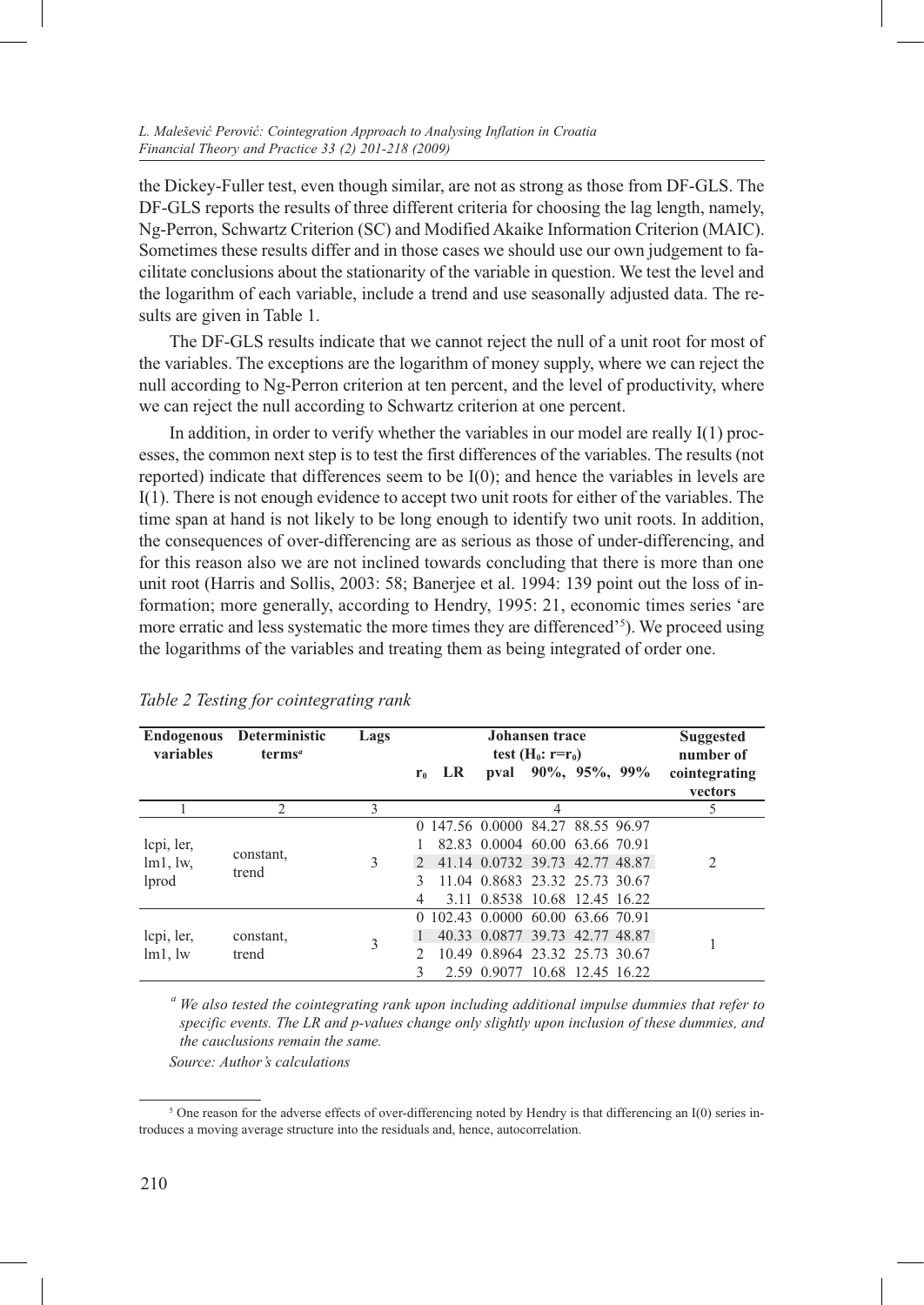Another practical issue that should be addressed before testing for cointegrating rank refers to determining the order of the VAR (the lag length). The number of lags suggested by information criteria is given in Table 2 in column 3, together with the cointegrating rank results, columns 4 and 5. We test the rank with productivity included and excluded from the model. This is because wages can, as argued previously, influence inflation in two ways. On the supply side they have an impact on inflation only if wage increases are higher than productivity increases. Therefore, in this case it seems important to include productivity. On the demand side, on the other hand, wages influence inflation through increased purchasing power. Therefore productivity is not critical for wages to influence inflation in this case. In addition, the theoretical model does not include productivity directly. The results are presented in Table 2.

The results suggest that, when productivity is excluded there is 1 cointegrating vector (CV), and when it is included there are 2 CVs. It should be noted that, even though we use monthly data, we do realise that the ability of the cointegration test to detect cointegration depends on the relationship between total sample length and the length of the long run rather than on the mere number of observations. Hakkio and Rush (1991) note that analyses that reject cointegration usually do so as a result of the very low power of these tests when relatively small samples are used (irrespective of the number of observations). On the other hand, they note that this lack of power suggests that accepting cointegration may be a fairly strong conclusion. The next step in our analysis is to search for an adequate model for the five-dimensional system of interest (*lcpi, ler, lm1, lprod, lw*).

In vector error correction models (VECMs) the Johansen reduced rank maximum likelihood (ML) approach has been the dominant method for estimating cointegration parameters. However, Bruggemann et al. (2005) find that the Johansen ML estimator (MLE) has to be used carefully in applied work, since it can produce extremely distorted and unreliable estimates in small samples. Another problem is that such a model can pass all the usual diagnostic tests; hence these checks would not help in detecting distorted estimates. Therefore the authors suggest using a simple Generalised Least Squares (GLS) estimator, which has, in some respects, better small sample properties than MLE. The simple GLS does not produce similarly outlying estimates and is, in other aspects, very similar to MLE. We estimate a VECM with cointegrating rank 2 and 2 lagged differences using the GLS estimator6 . In addition we include deterministic variables (*D1-D5, loil\_shift* and *D\_VAT*) that take account of some of the specific events that took place in Croatia, as explained above, and a trend restricted to the cointegrating relation. The model we use is given below:

$$
\Delta Y_t = v + \alpha \left[ \beta' Y_{t-1} + \tau (t-1) \right] + \sum_{i=1}^{k-1} \Gamma_i \Delta Y_{t-i} + \phi D_t + \varepsilon_t \tag{3}
$$

where *Yt (m\*1)* vector of m different (endogenous) time-series; *ν* is a *(m\*1)* vector of constants;  $\alpha$  is a  $(m*r)$  matrix of loading coefficients, r being the number of cointegrating

<sup>6</sup> It should be noted that our results are not robust to the empirical methodology, for were we to use the dominant empirical strategy for this sort of analysis, the Johansen's ML estimator, the results would differ in terms of sizes, signs and significances. Bruggemann et al. (2005) also find that the results obtained by the ML and GLS estimator differ markedly. It is precisely because of the Johansen criticism voiced in the paper by Bruggemann et al. that we choose to present the (more meaningful) GLS results.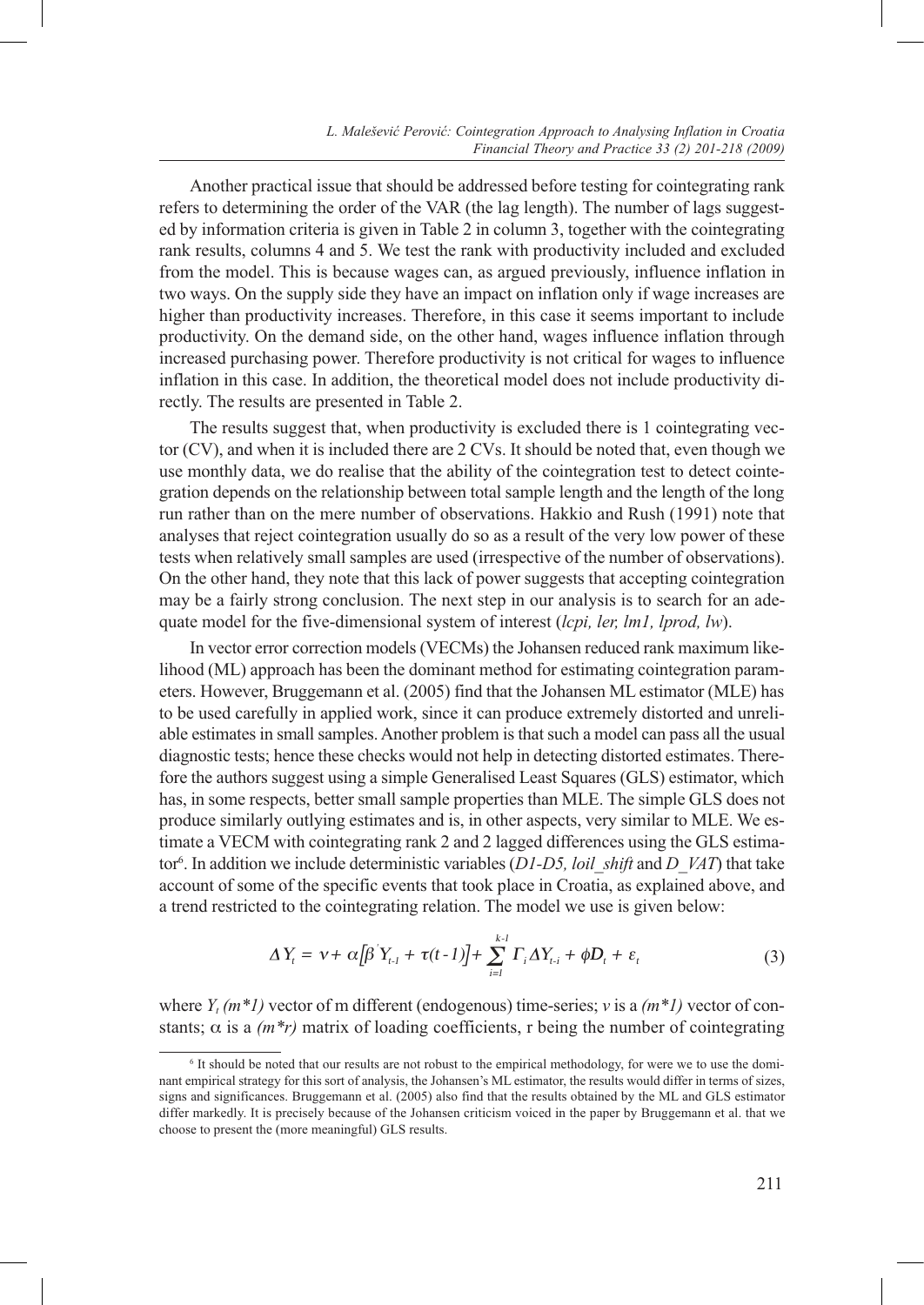vectors; β' is a  $(r*m)$  matrix of cointegrating coefficients;  $Y_{t-1}$  is a  $(m*T)$  vector of endogenous time-series lagged once;  $\tau$  is a  $(r^*1)$  vector of coefficients on the time-trend  $(t-1)$ , which is a  $(1^*r)$  vector and restricted to the cointegrating vector; Γ<sub>t</sub> is a  $(m^*m)$  matrix of coefficients on each differenced lag (k being the number of lags) of the endogenous variables; D is a vector of exogenous dummy variables;  $\phi$  is a matrix of coefficients on D. Finally,  $\varepsilon_t$  is  $(m^*1)$  vector of white noise disturbances.

The ordering of the variables is important at this point since the normalisation is such as to set the first (*r\*r*) 7 block of the cointegration matrix to the identity matrix. This means that we do not get the estimated coefficients, or their *t*-ratios, for the first two variables that we list. We decide to put *lcpi* as the first variable, since it is this variable in which we are primarily interested, and *lprod* as the second variable. It was shown in testing for cointegrating rank in a bivariate setting (not reported) that productivity is possibly cointegrated with all other variables. In addition, we try different orderings (always keeping *lcpi* as the first variable) and we notice that productivity is non-significant in the first cointegrating vector and has a very small coefficient; hence we lose nothing if we do not obtain the coefficient on *lprod* in the first cointegrating vector. The two cointegration relations we obtain from the GLS estimation are<sup>8</sup>:

$$
lcpi_t = 0,139lw_t - 0,315\,ler_t + 0,002t + ec_{1,t}
$$
  
\n
$$
lprod_t = 0,297lw_t + 0,216\,lm1_t + 0,001t + ec_{2,t}
$$
  
\n
$$
\xrightarrow{(8,651)}(7,852)\xrightarrow{(7,852)}(2,789)}(4)
$$

where estimated *t*-ratios are given in parenthesis, and  $ec<sub>i</sub>$  denotes the deviations from the estimated cointegration relation. The coefficient on the *lm1* in the first CV, and *ler* in the second CV were not significantly different from zero at conventional levels, so we excluded them from the equation. The cointegrating vectors indicate that there are two longrun equilibrium relationships. In the first one, *lcpi* is positively correlated with wages and negatively with the exchange rate, while in the second one productivity is positively correlated with wages and money supply. In both cases, the sign and size of coefficients are as expected. Namely, as discussed before, an increase in wages increases prices either through increasing production costs, or through increased purchasing power and increased aggregate demand. In our model an increase in wages by one percent leads to an increase in the price level of 0.139 percent (*ceteris paribus*). Increase in the exchange rate (since it is defined in an indirect quote) means currency appreciation, which negatively influences prices. More precisely, a one percent kuna depreciation induces a 0.315 percent increase in prices (*ceteris paribus*). As for the second cointegrating vector, wages influence productivity positively perhaps through the efficiency wage reasoning, whereby a rise in wages increases workers' motivation, induces less shirking and more effort. An increase in wages by one percent brings an increase in productivity level of 0.297 percent, *ceteris paribus*. As for the money supply it could influence productivity positively if its increase leads to an increase in aggregate demand and output, thus increasing productivity. In the

<sup>&</sup>lt;sup>7</sup> *r* being the rank, i.e. the number of cointegrating vectors.

<sup>8</sup> All calculations are done in JMulti.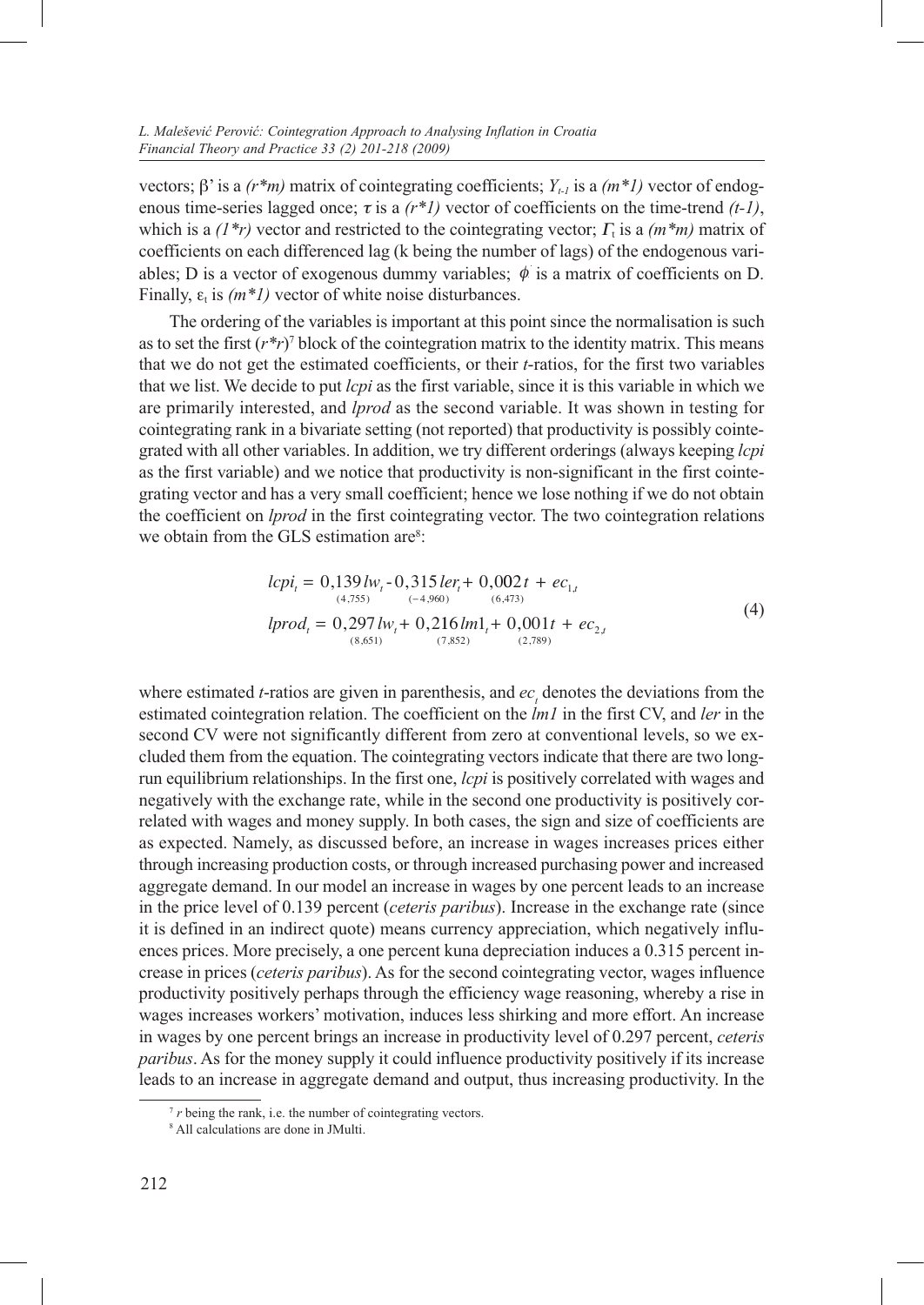second CV, money (M1) growth of one percent induces a productivity growth of 0.216 percent, *ceteris paribus*. The significant linear trend in both equations may proxy technological progress or the effect of restructuring of the economy towards higher productivity sectors.

We next turn to the analysis of the loading coefficients, i.e. the coefficients on the cointegrating vectors. These coefficients measure at what rate per period one of the endogenous variables adjusts to correct a temporary disequilibrium in the cointegrating vector and so moves the variables back towards their long-run equilibrium relationship. Table 3 reports these adjustment coefficients together with their associated *t*-statistics. For reasons of space, the five error-correction models are not reported in full. We firstly note that CV1 enters all equations, but the second one. CV2, on the other hand, enters the productivity, exchange rate and money supply equations.

| Cointegrating | Dependent variable in the error correction model (ECM) |             |            |             |            |  |  |  |
|---------------|--------------------------------------------------------|-------------|------------|-------------|------------|--|--|--|
| vector        | lcpi<br>lprod                                          |             | ler<br>lw  |             | lm1        |  |  |  |
| CV1           | $-0.329***$                                            |             | $0.356***$ | $-0.049***$ | $-0.093*$  |  |  |  |
|               | $(-6.510)$                                             |             | (3.348)    | $(-2.749)$  | $(-1.756)$ |  |  |  |
| CV2           |                                                        | $-0.712***$ |            | $-0.073***$ | $-0.144*$  |  |  |  |
|               |                                                        | $(-5.943)$  |            | $-2.737$    | $(-1.800)$ |  |  |  |

|                            |  | Table 3 Adjustment coefficients and their associated t-statistics (from the error- |  |  |
|----------------------------|--|------------------------------------------------------------------------------------|--|--|
| <i>correction models</i> ) |  |                                                                                    |  |  |

*t-ratios in parenthesis; \*\*\*, \*\* and \* stand for the 1, 5 and 10 percent levels of significance, respectively*

#### *Source: Author's calculations*

The loading coefficient for the first equation (with *lcpi* as the dependent variable) is rather high (-0.329). It means that if the price level (*lcpi*) is temporarily above (below) its long-run equilibrium level, then inflation falls (rises) by, approximately, 33 percent per month until equilibrium is restored. This implies a period of only six to seven months for 90 percent of adjustment to take place. The adjustment coefficient in the ECM with wages growth as the dependent variable indicates that if the price level is above the equilibrium level, wages rise in such a way that 36 percent of adjustment is accomplished in each month, in order to restore the equilibrium. The adjustment coefficient in the ECM with percentage changes in the exchange rate (indirect quote) as the dependent variable is -0.049, meaning that if the past price level has been too high (low) in relation to long-run equilibrium, then adjustment towards equilibrium will be achieved through exchange rate decrease (increase) (and thus currency depreciation (appreciation)). This adjustment will be approximately 5 percent monthly, meaning that it would take three and a half years for 90 percent of adjustment to take place in this manner alone. Finally, the adjustment coefficient in the ECM with *lm1* growth as the dependent variable is -0.093, meaning that if the past price level has been too high in relation to long-run equilibrium, then subsequently money supply will adjust to restore long-run equilibrium 9 percent each month. This finding is not in line with expectations, but since it is not highly significant (only at the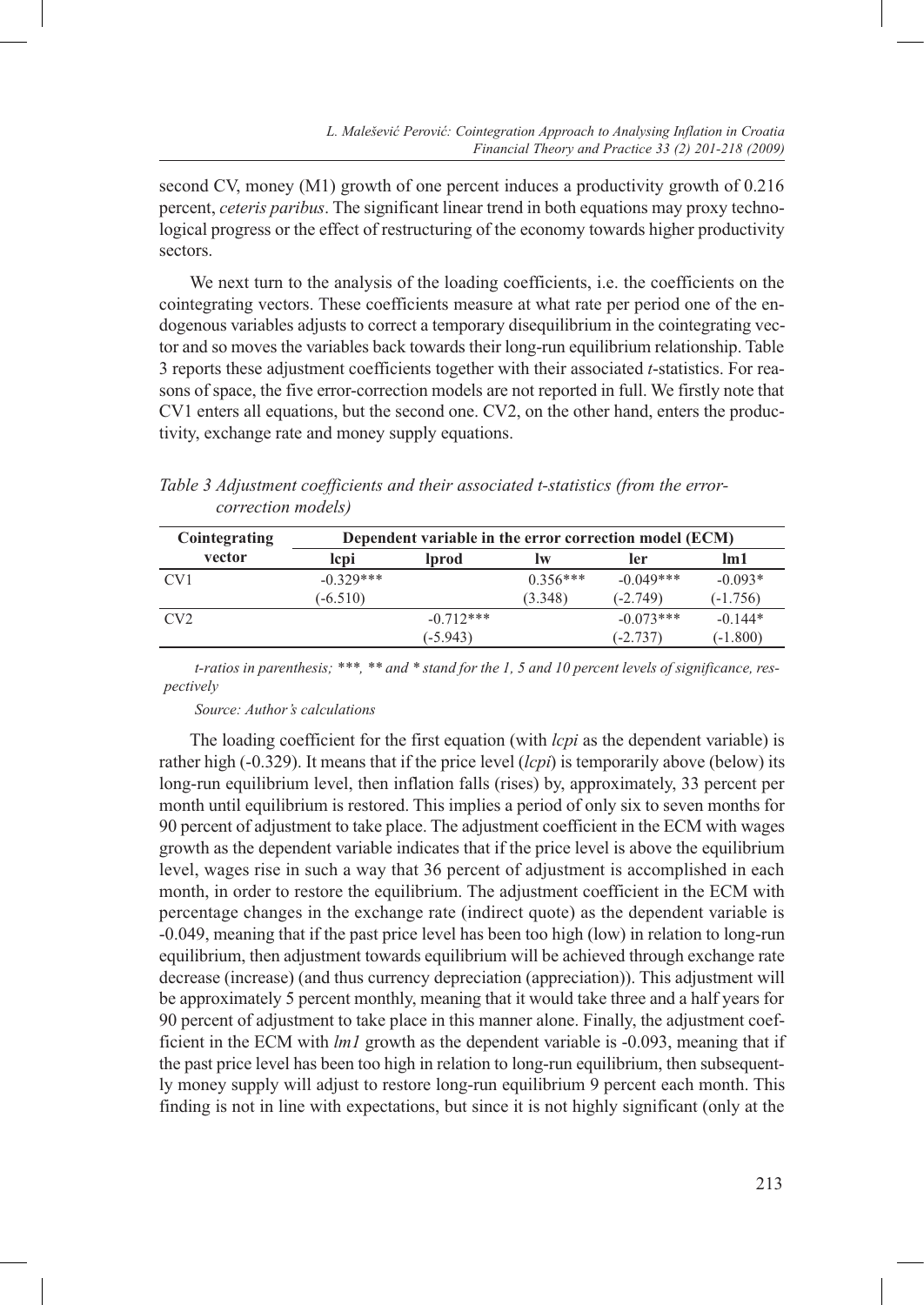ten percent) we do not read too much into it. It should be emphasised that the above adjustments assume that there were no changes in other variables at the same time. As for the loading coefficients on the second cointegrating vector, the number -0.712 suggests that if the productivity level is above the equilibrium level, productivity decreases so as to restore equilibrium within three months (i.e. approximately 71 percent in each successive month). The adjustment coefficient in the ECM with percentage changes in the exchange rate as the dependent variable indicates that if the productivity level is above the equilibrium level, the exchange rate will decrease in such a way that 7.3 percent of adjustment is accomplished in each month, in order to restore equilibrium. This means that, in the absence of changes in the other variables, it would take the exchange rate two and a half years for 90 percent of adjustment. Finally, the adjustment coefficient in the ECM with *lm1* growth as the dependent variable is -0.144, meaning that if the past productivity level has been too high in relation to long-run equilibrium, then subsequently money supply will adjust to restore long-run equilibrium 14 percent each month. This finding, as in the previous case, is not in line with expectations, but since it is not highly significant (only at the ten percent) we do not read too much into it.

Finally, in each error correction equation most short-run determinants and deterministic variables proved not to be significant, so we do not comment on them for each equation. Let us just note that in the inflation equation, the one we are mostly interested in, the first lag of inflation is significant, thus suggesting some inflation inertia. Interestingly, none of the other endogenous variables (wages, exchange rate and money supply) is a significant short-term determinant of inflation in our model. Among the set of deterministic variables, *D\_VAT* is significant and positive, thus indicating that the introduction of VAT increased inflation (although, as mentioned before, a measure of inflation in Croatia from January 1992 to December 1997 was the RPI and the CPI afterwards, so this significance might actually reflect the effect of this change in the price index, rather than the introduction of VAT, since the two changes were simultaneous). In addition, *loil\_shift* is also significant among the short-term variables. This suggests that oil prices also positively influenced inflation after 2001, when prices of oil products in Croatia started to reflect the changes in oil prices in the world market.

# **6 Robustness checks**

Since neither theory nor empirical work on this topic give clear answers as to what variables should be included in the regression and in which way, we undertake some robustness checks.

Some authors (Payne (2002) and Botrić and Cota (2006)) use, as a measure of money growth variable, the broadest available measure - M4 instead of M1. We, therefore, repeat the whole procedure already explained before, only this time using *lm4* (logarithm of M4) as one of the endogenous variables. The first CV does not change significantly upon making this change since the *lm4*, as *lm1* before, is statistically insignificant, and therefore excluded from the regression. The coefficients and *t-*statistics on the remaining two variables in the first CV (wages and exchange rate) are very similar to those when *lm1* was used. There is a change in the second CV, however, for here only *lm4* seems to be signif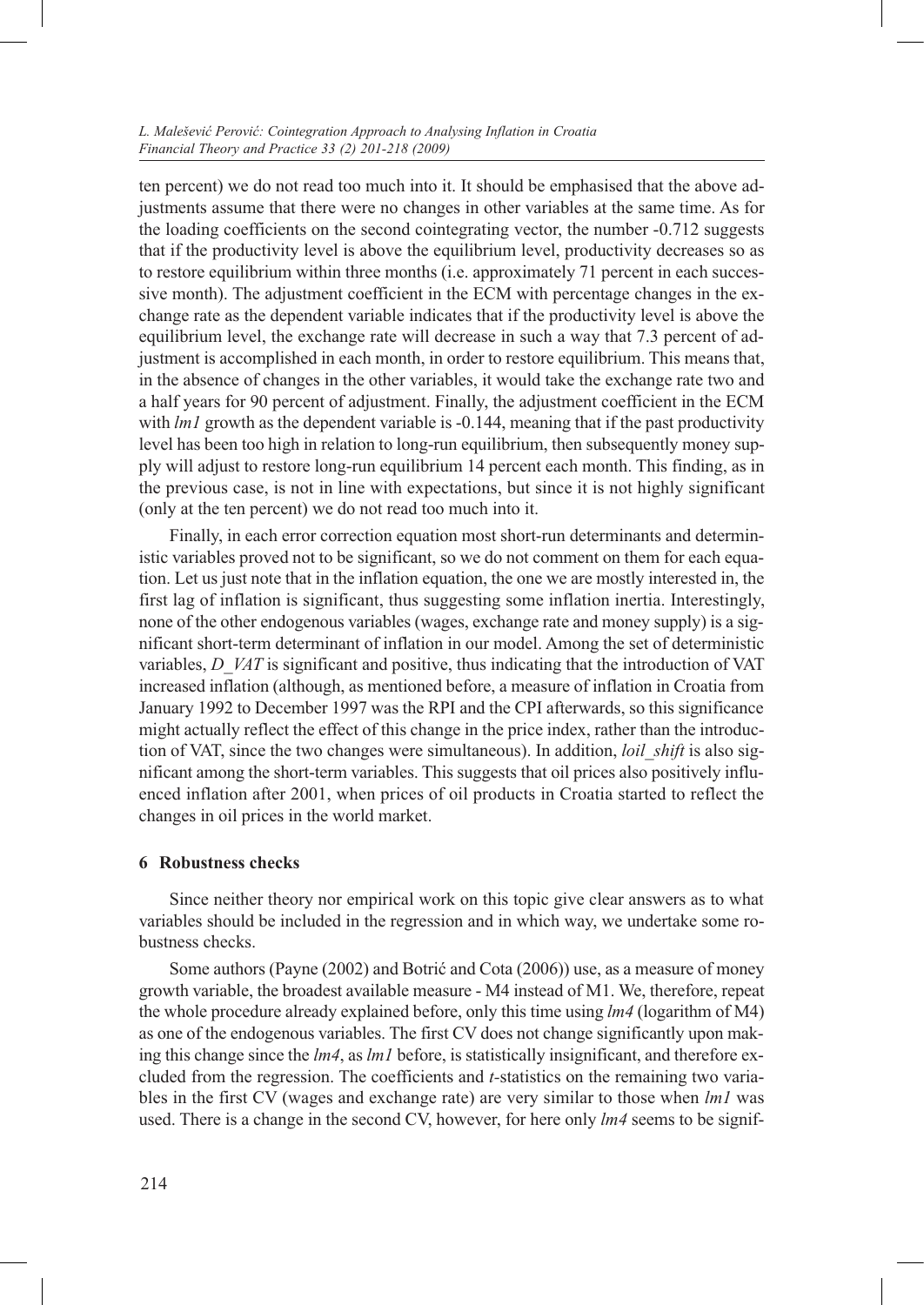icant, while both wages and exchange rate are insignificant at conventional levels. As for the loading coefficients, they indicate that, as before, CV2 does not enter the inflation equation ( which we are most interested in), but this time CV1 does enter the productivity equation.

We also test whether a different approach to including the oil variable influences our results. First we include only *loil*, without the activation/deactivation dummy in front of it. This does not have a significant influence on the sizes, signs or significances of our CVs. CV2 in this setting once again does not enter the inflation equation. This time, however, it does not enter the money supply equation either. Interestingly, when *loil\_shift* was included, it was, as a deterministic variable, significant in all equations except the money supply equation, whereas *loil* is only significant in inflation and productivity equation. There are additional differences with respect to short-run determinants. Namely, the *loil*  variable now seems to influence inflation negatively, thus suggesting that an increase in the prices of oil decreases inflation. This makes no sense, and leads us to the conclusion that the proper way to treat this variable is to include a dummy variable in front of it, as we did before. In this way we take into account the fact that oil prices in Croatia started reflecting world oil prices only after 2001. Finally, including only the mentioned activation/deactivation dummy (starting in January 2001) instead of the oil variable makes no significant changes in the results (compared with the ones in Equation 4).

# **7 Concluding remarks**

Results from cointegration and error-correction modelling identified some possible sources of Croatian inflation. The analysis reveals that there is a long-run relationship between inflation, the exchange rate and wages, in the post-Stabilisation period, but not with the money supply. Increases in wages positively influence inflation in the long-run. In addition, the depreciation of the currency has also contributed to inflation in the period from June 1994 onward. Money does not explain Croatian inflation, implying possibly that monetary policy has been dedicated to other targets. This is, thus, consistent with the endogeneity of money supply to exchange rate targeting, whereby money supply is determined by developments in the foreign exchange market.

The significance and importance of the nominal exchange rate as a factor in the inflationary process is comparable to findings in Brada and Kutan (2002) for the Czech Republic, Hungary, and Poland; Haderi, et al. (1999) for Albania and Ross (2000) for Slovenia. The significance and importance of wages as a determinant of inflation is comparable to the findings of Festic (2000) for Slovenia. As for Croatia, our results are comparable to those of Payne (2002) since we all find that inflation was positively influenced by wage growth and currency depreciation in the period under investigation. However, in his analysis lagged values of inflation were not important in affecting inflation whereas our results suggest that there was some inflation inertia present. Botric and Cota (2006) also find that the exchange rate is an important determinant of inflation. They, like us, also find evidence of inflation inertia. However, they conclude that wages are not as important a factor as they were in the earlier (Payne's) sample. This finding is attributed to the fact that wages were more important at the beginning of the 1990s, when wage indexation was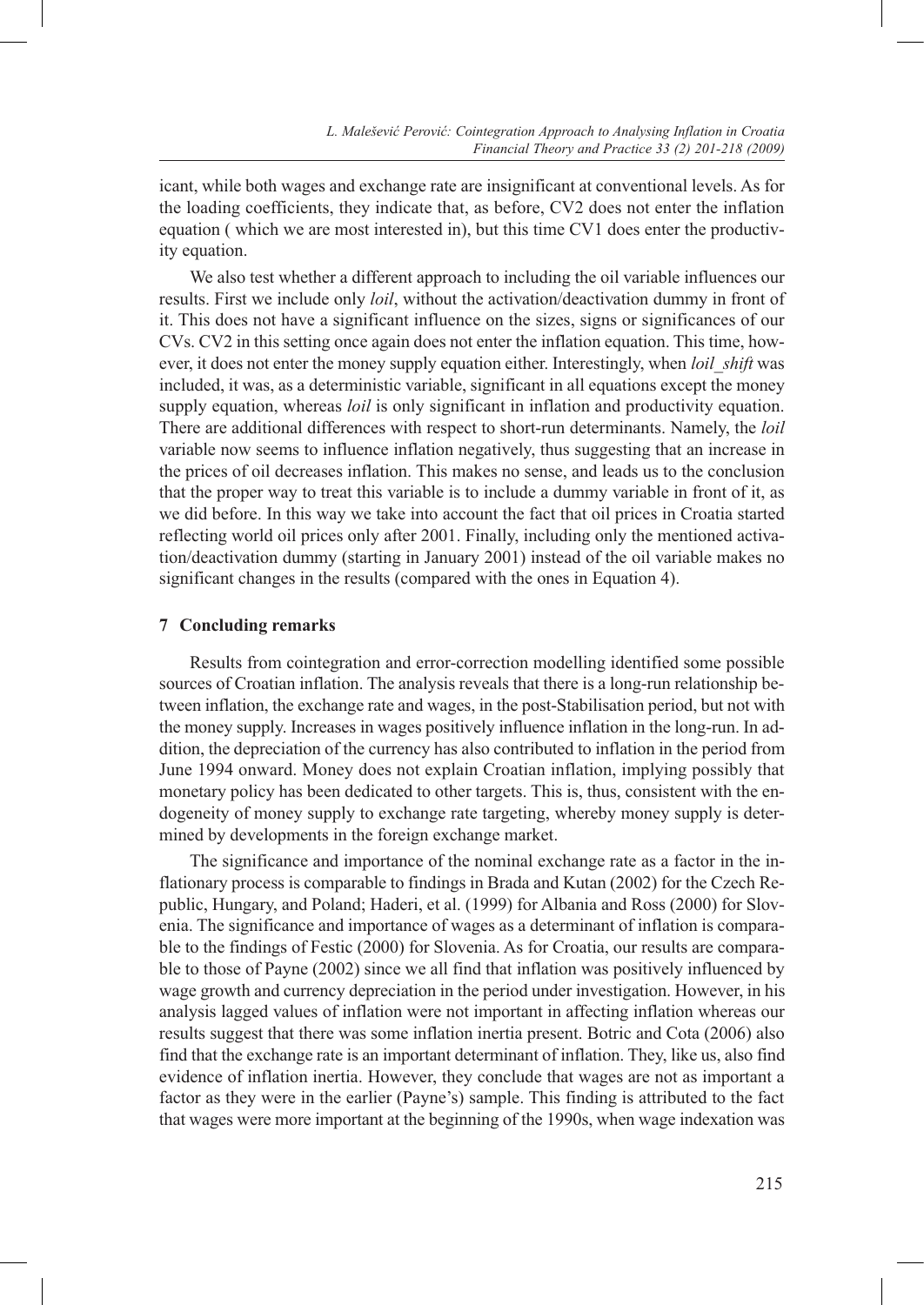often explicitly stated in the collective bargaining, than in later years, when they did not play such an important role. Our analysis, on the contrary, reveals that wages are still an important factor in determining inflation. Vizek and Broz (2007) also find nominal effective exchange to be a long-run determinant of inflation, together with the mark-up, excess money, and the output gap. Their findings differ from ours, in that, firstly, we find the theoretically correct sign on the exchange rate, which indicates that currency depreciation increases prices, and secondly, unlike them, we find that money is not a significant determinant of inflation. In our sample this is true irrespective of what monetary aggregate is used, M1 or M4. Our finding that inflation in Croatia is not strictly related to monetary aggregates growth is found by most authors who investigate Croatian inflation.

The vector error correction model suggests that it takes a very short time (around seven months) for changes in inflation to return the price level to its long-run equilibrium after it has been driven away from it. The same is true for wages, *ceteris paribus*. It takes exchange rate adjustment approximately three and a half years to return the price level to its equilibrium after a disequilibrating shock. The short-run dynamics of inflation are affected by the previous-period inflation, thus suggesting a degree of inflation inertia in the system. Other endogenous variables have no short-term effect on inflation. Among the set of deterministic variables, oil prices (after 2001) proved to be an important determinant of inflation in the short-run.

As a final comment, let us just note that the last year included in our sample is 2006. Currently the whole world is experiencing structural changes which might result in the breaking-up of the previously found long-run relationships. Therefore any future research, that would include these changes in the sample, will have to be aware of these other mechanisms and it will be necessary to take account of structural breaks. The literature on cointegration in the presence of structural breaks has been growing in the past few years, after Johansen, Mosconi and Nielsen (2000) generalised the cointegration analysis in a multivariate setting developed by Johansen (1988, 1991), to the case where structural breaks exist at known points in time (see, in addition, Trenkler et al., 2006 and Trenkler, 2002). We leave this sort of analysis for future research.

# **LITERATURE**

**Arratibel, O., Rodriguez-Palenzuela, D. and Thimann, C. 2002.** "Inflation Dynamics and Dual Inflation in Accession Countries: A "New Keynesian" *Perspective". European Central Bank Working Paper,* No. 132.

**Banerjee, A. [et al.], 1994.** Co-integration, Error Correction, and the Econometric Analysis of Non-Stationary Data. *Oxford: Oxford University Press.*

**Besimi, F. [et al.], 2006.** "The Monetary Transmission Mechanism in Macedonia: Implications for Monetary Policy" *[online]. Institute for Environment and Sustainability Research Working Paper,* No. 2. Dostupno na: [http://www.staffs.ac.uk/schools/sciences/ geography/links/IESR/downloads/workingpaper2.pdf].

**Billmeier, A. and Bonato, L. 2004.** "Exchange Rate Pass-Through and Monetary Policy in Croatia"*. Journal of Comparative Economics,* 32 (3), 426-444.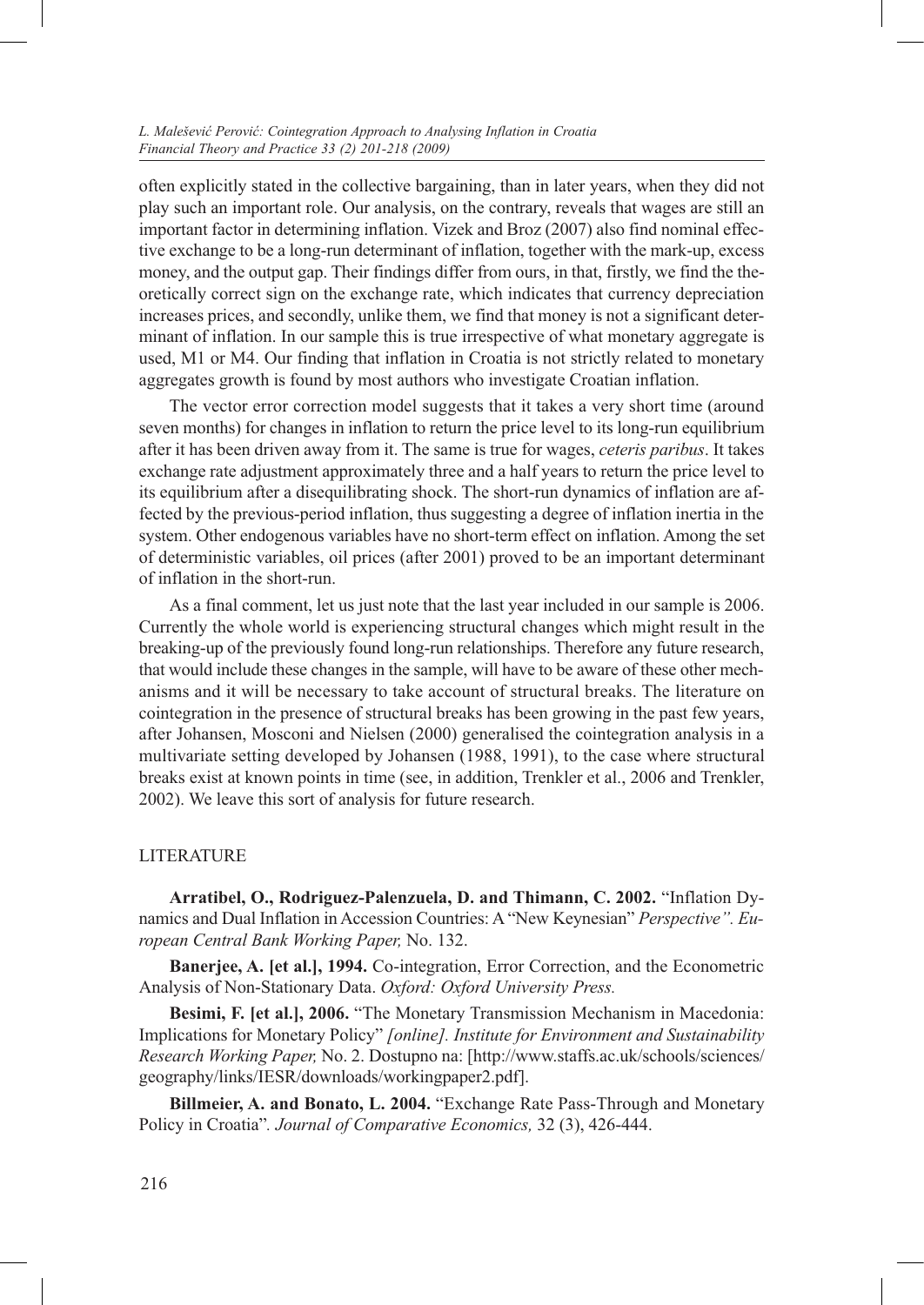**Botrić, V. and Cota, B., 2006.** "Sources of Inflation in Transition Economy: The Case of Croatia"*. Ekonomski pregled,* 57 (12), 835-855.

**Brada, J. and Kutan, A. 2002.** "The End of Moderate Inflation in Three Transition Economies?"*. William Davidson Working Paper,* No. 433.

**Bruggemann, R. and Lutkepohl, H. 2005.** "Practical Problems with Reduced-Rank ML Estimators for Cointegration Parameters and a Simple Alternative"*. Oxford Bulletin of Economics and Statistics,* 67 (5), 673-690.

**Bruno, M., 1993.** Crises, Stabilisation and Economic Reform: Therapy by Consensus. *Oxford: Clarendon Press.* 

**Chionis, D., Giannias, D. and Liargovas, P., 2002.** "High Inflation Episodes in Transition Economies: Some Recent Evidence" *[online]. Dostupno na: [http://www.eefs.org/ Conf/May2002/Papers/Liargovas.PDF].*

**Dibooglu, S. and Kutan, A., 2005.** "Sources of Inflation and Output Movements in Poland and Hungary: Policy Implications for Accession to the Economic and Monetary Union"*. Journal of Macroeconomics,* 27 (1), 107-131.

**Domac, I. and Elbirt, C., 1998.** "The Main Determinants of Inflation in Albania"*. World Bank Policy Research Working Paper,* No. 1930

**Elliot, G., Rothenberg, T. and Stock, J., 1996.** "Efficient Tests for an Autoregressive Unit Root"*. Econometrica,* 64, 813-836.

**Enders, W., 2003.** Applied Econometric Time Series. *New York: Wiley.*

**Feige, E., 2003.** "The Dynamics of Currency Substitution, Asset Substitution and De facto Dollarization and Euroization in Transition Countries" *[online]. Macroeconomics 0305003,* EconWPA. Dostupno na: [http://129.3.20.41/eps/mac/papers/0302/0302005.pdf].

**Festić, M., 2000.** "Are Wages an Important Determinant of Inflation in Slovenia?"*. Eastern European Economics,* 38 (5), 36-59.

**Funda, J., Lukinić, G. and Ljubaj, I., 2007.** "Assessment of the Balassa-Samuelson Effect in Croatia"*. Financial Theory and Practice,* 31 (4), 321-351.

**Golinelli, R., and Orsi, R., 2001.** Modelling Inflation in EU Accession Countries: The Case of the Czech Republic, Hungary and Poland [online]. *Dostupno na: [http://www. ezoneplus.org/archiv/ezoneplus\_wp\_nine.pdf].* 

**Haderi, S. [et al.], 1999.** "Inflation and Stabilisation in Albania"*. Post-Communist Economies,* 11 (1), 127-141.

**Hakkio, C. and Rush, M., 1991.** "Cointegration: How Short is the Long Run?"*. Journal of International Money and Finance,* 10, 571-581.

**Harris, R. and Sollis, R., 2003.** Applied Time Series Modelling and Forecasting. *Chichester: Wiley.*

**Hendry, D., 1995.** Dynamic Econometrics. *Oxford: Oxford University Press.*

**Hess, G. and Schweitzer, M., 2000.** "Does Wage Inflation Cause Price Inflation?"*. Federal Reserve Bank of Cleveland Policy Discussion Paper,* No. 10.

**Johansen, S., 1988.** "Statistical Analysis of Cointegration Vectors"*. Journal of Economic Dynamics and Control,* 12, 231-254.